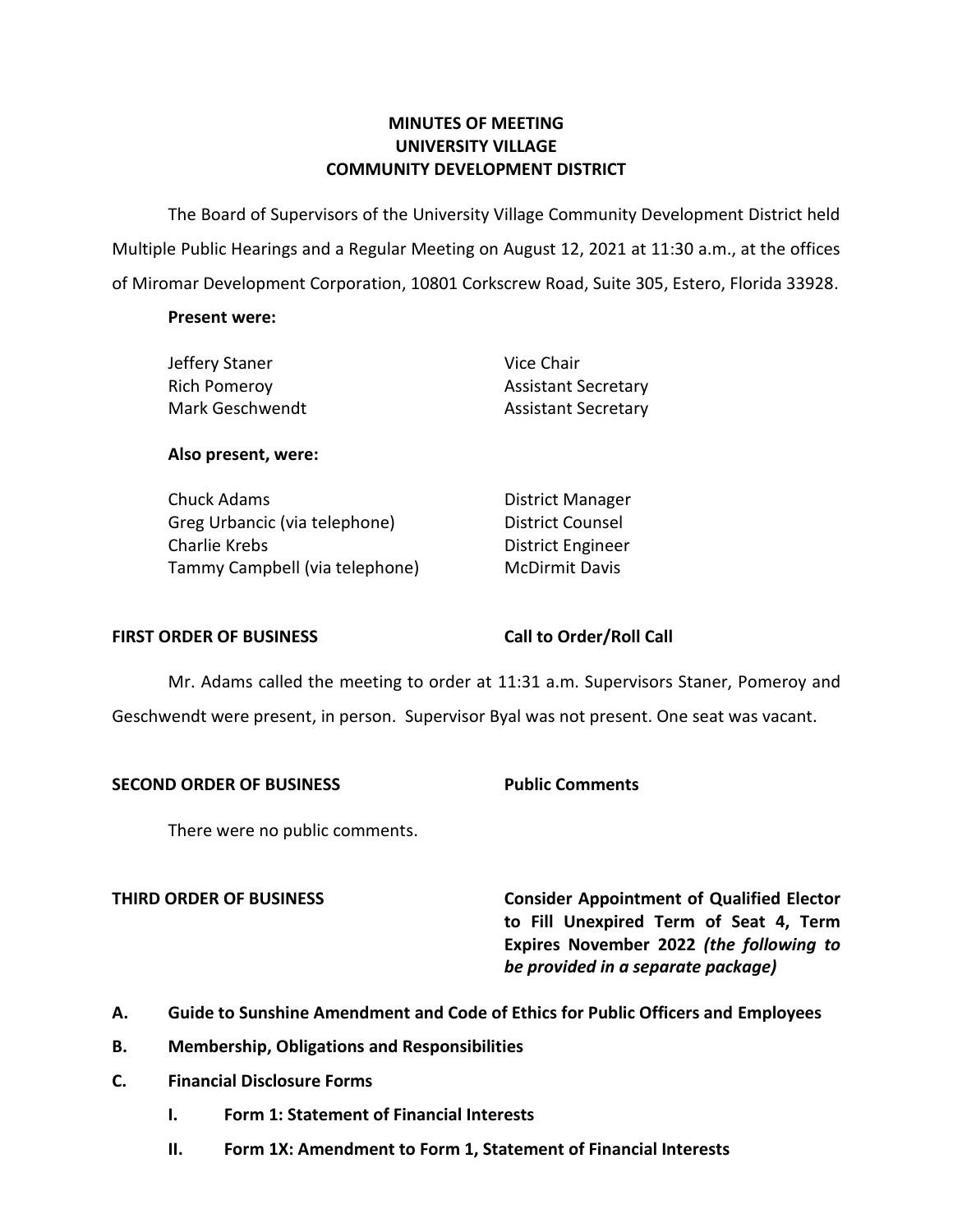**III. Form 1F: Final Statement of Financial Interests** 

# **D. Form 8B – Memorandum of Voting Conflict**

This item was deferred.

 **and Providing for an Effective Date FOURTH ORDER OF BUSINESS Consideration of Resolution 2021-05, Designating Certain Officers of the District,** 

This item was deferred.

▪ **Public Hearing on Adoption of Fiscal Year 2021/2022 Budget** 

**This item, previously the Seventh Order of Business, was presented out of order.** 

**A. Proof/Affidavit of Publication** 

The affidavit of publication was included for informational purposes.

**B. Consideration of Resolution 2021-07, Relating to the Annual Appropriations and Adopting the Budget for the Fiscal Year Beginning October 1, 2021, and Ending September 30, 2022; Authorizing Budget Amendments; and Providing an Effective Date** 

Mr. Adams stated the proposed Fiscal Year 2022 budget was unchanged from when it was last presented.

**Mr. Adams opened the public hearing.** 

No members of the public spoke.

### **Mr. Adams closed the public hearing.**

Mr. Adams presented Resolution 2021-07.

 **On MOTION by Mr. Geschwendt and seconded by Mr. Pomeroy, with all in favor, Resolution 2021-07, Relating to the Annual Appropriations and Adopting the Budget for the Fiscal Year Beginning October 1, 2021, and Ending September 30, 2022; Authorizing Budget Amendments; and Providing an Effective Date, was adopted.** 

**Public Hearing to Hear Comments and Objections on the Imposition of Maintenance and Operation Assessments to Fund the Budget for Fiscal Year 2021/2022, Pursuant to Florida Law**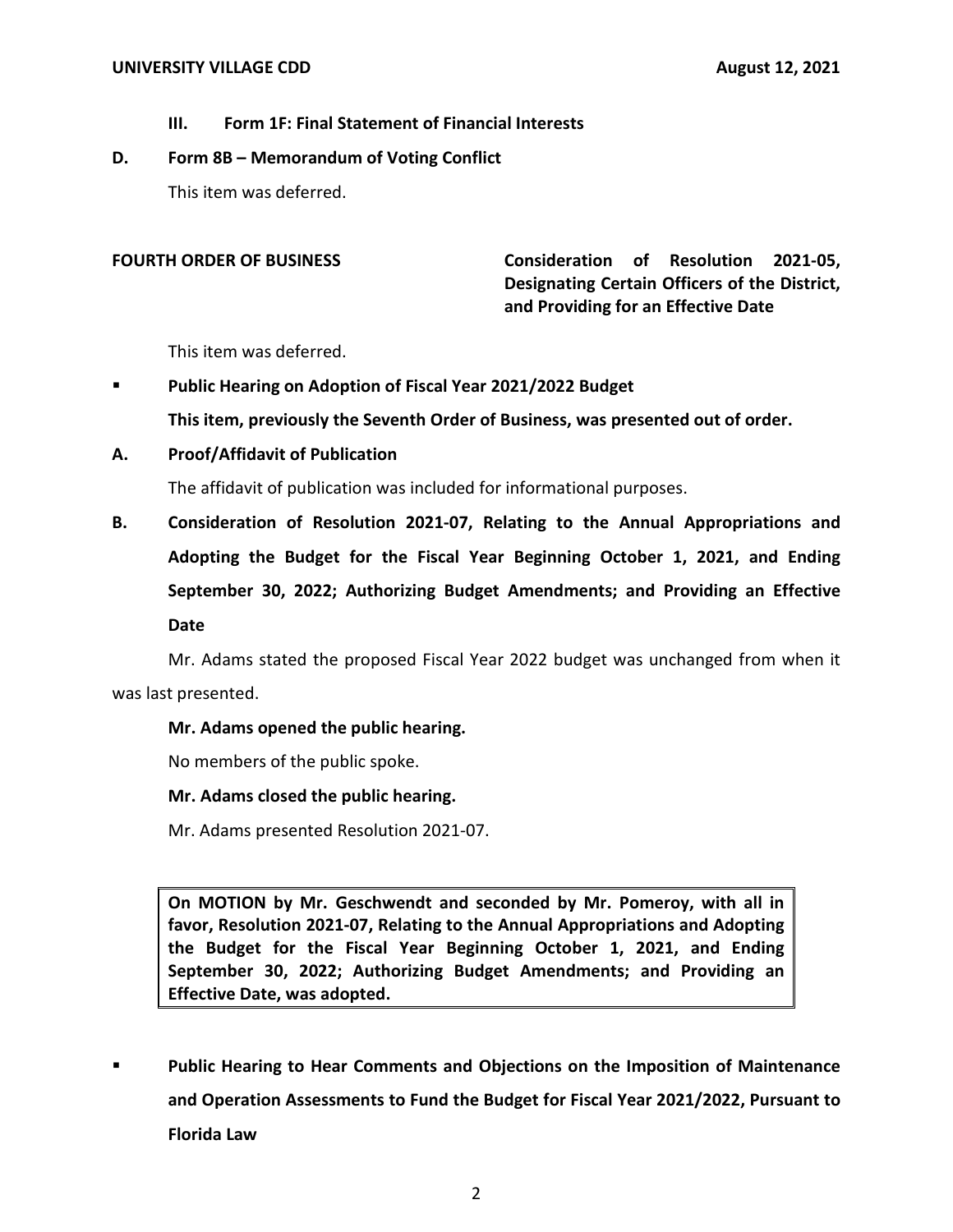**This item, previously the Eighth Order of Business, was presented out of order.** 

- **A. Proof/Affidavit of Publication**
- **B. Mailed Notice(s) to Property Owners**

These items were included for informational purposes.

**C. Consideration of Resolution 2021-08, Making a Determination of Benefit and Imposing Special Assessments for Fiscal Year 2021/2022; Providing for the Collection and Enforcement of Special Assessments, Including but Not Limited to Penalties and Interest Thereon; Certifying an Assessment Roll; Providing for Amendments to the Assessment Roll; Providing a Severability Clause; and Providing an Effective Date** 

Mr. Adams stated Resolution 2021-08 is the assessment-levying resolution, which takes into consideration the budget that was just adopted and the assessment levels contained therein and outlines the means of collecting the assessment.

## **Mr. Adams opened the public hearing.**

No members of the public spoke.

## **Mr. Adams closed the public hearing.**

Mr. Adams presented Resolution 2021-08.

 **On MOTION by Mr. Geschwendt and seconded by Mr. Pomeroy, with all in favor, Resolution 2021-08, Making a Determination of Benefit and Imposing Special Assessments for Fiscal Year 2021/2022; Providing for the Collection and Enforcement of Special Assessments, Including but Not Limited to Penalties and Interest Thereon; Certifying an Assessment Roll; Providing for Amendments to the Assessment Roll; Providing a Severability Clause; and Providing an Effective Date, was adopted.** 

**FIFTH ORDER OF BUSINESS Presentation of Audited Financial Report for Fiscal Year Ended September 30, 2020; Prepared by McDirmit Davis** 

 Ms. Campbell presented the Audited Financial Report for the Fiscal Year Ended September 30, 2020 and noted the pertinent information. There were no findings, recommendations, deficiencies on internal control or instances of non-compliance; it was a clean audit.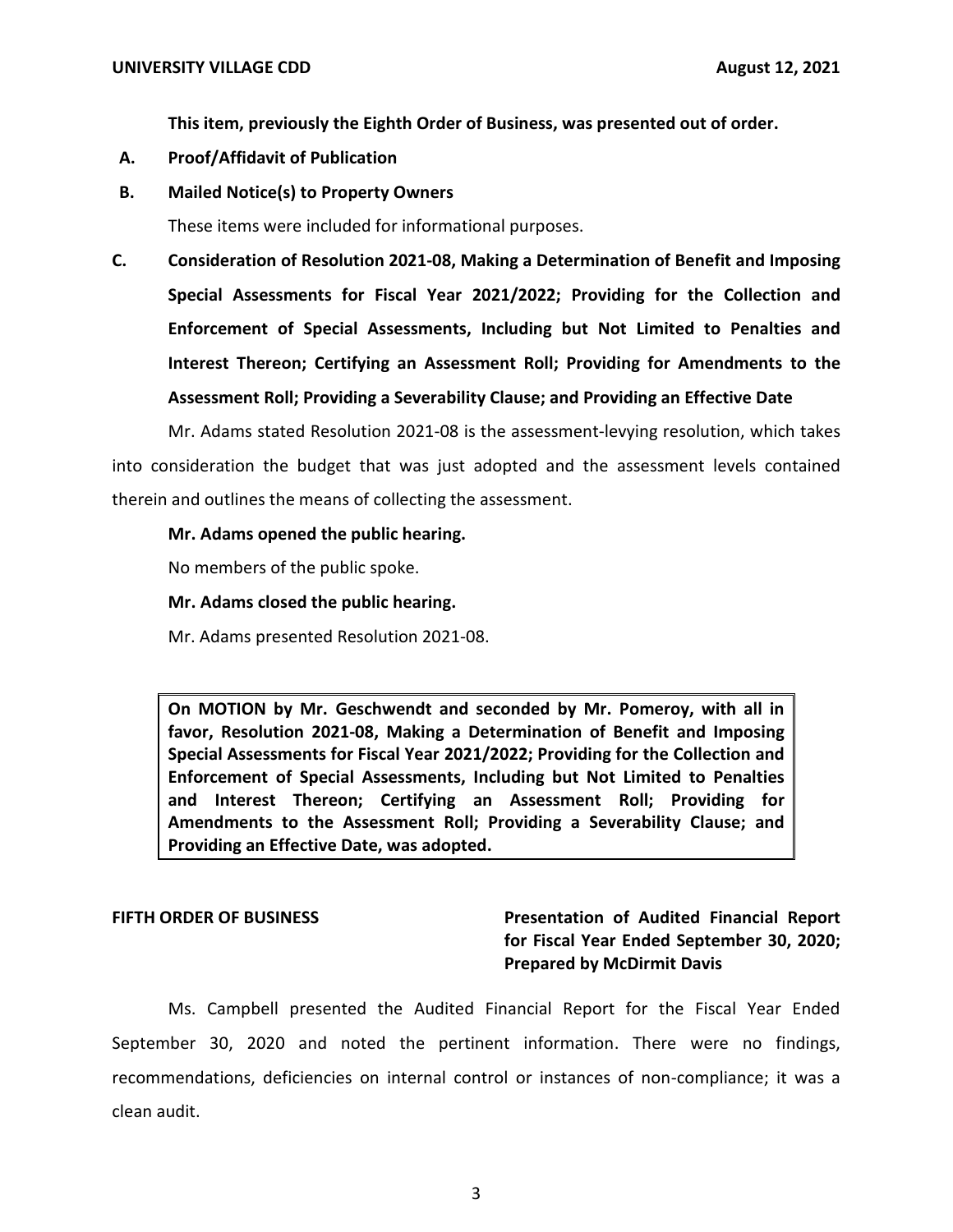**SIXTH ORDER OF BUSINESS Consideration of Resolution 2021-06, Hereby Accepting the Audited Financial Report for the Fiscal Year Ended September 30, 2020** 

Mr. Adams presented Resolution 2021-06.

 **On MOTION by Mr. Geschwendt and seconded by Mr. Pomeroy, with all in favor, Resolution 2021-06, Hereby Accepting the Audited Financial Report for the Fiscal Year Ended September 30, 2020, was adopted.** 

**SEVENTH ORDER OF BUSINESS Public Hearing on Adoption of Fiscal Year 2021/2022 Budget** 

This item was presented following the Fourth Order of Business.

**EIGHTH ORDER OF BUSINESS Public Hearing to Hear Comments and Objections on the Imposition of Maintenance and Operation Assessments to Fund the Budget for Fiscal Year 2021/2022, Pursuant to Florida Law** 

This item was presented following the Fourth Order of Business.

Acceptance of  **Statements as of June 30, 2021 NINTH ORDER OF BUSINESS Acceptance of Unaudited Financial** 

Mr. Adams presented the Unaudited Financial Statements as of June 30, 2021.

The financials were accepted.

# **TENTH ORDER OF BUSINESS** Approval of May 13, 2021 Regular Meeting **Minutes**

Mr. Adams presented the May 13, 2021 Regular Meeting Minutes.

 **On MOTION by Mr. Pomeroy and seconded by Mr. Geschwendt, with all in favor, the May 13, 2021 Regular Meeting Minutes, as presented, were approved.**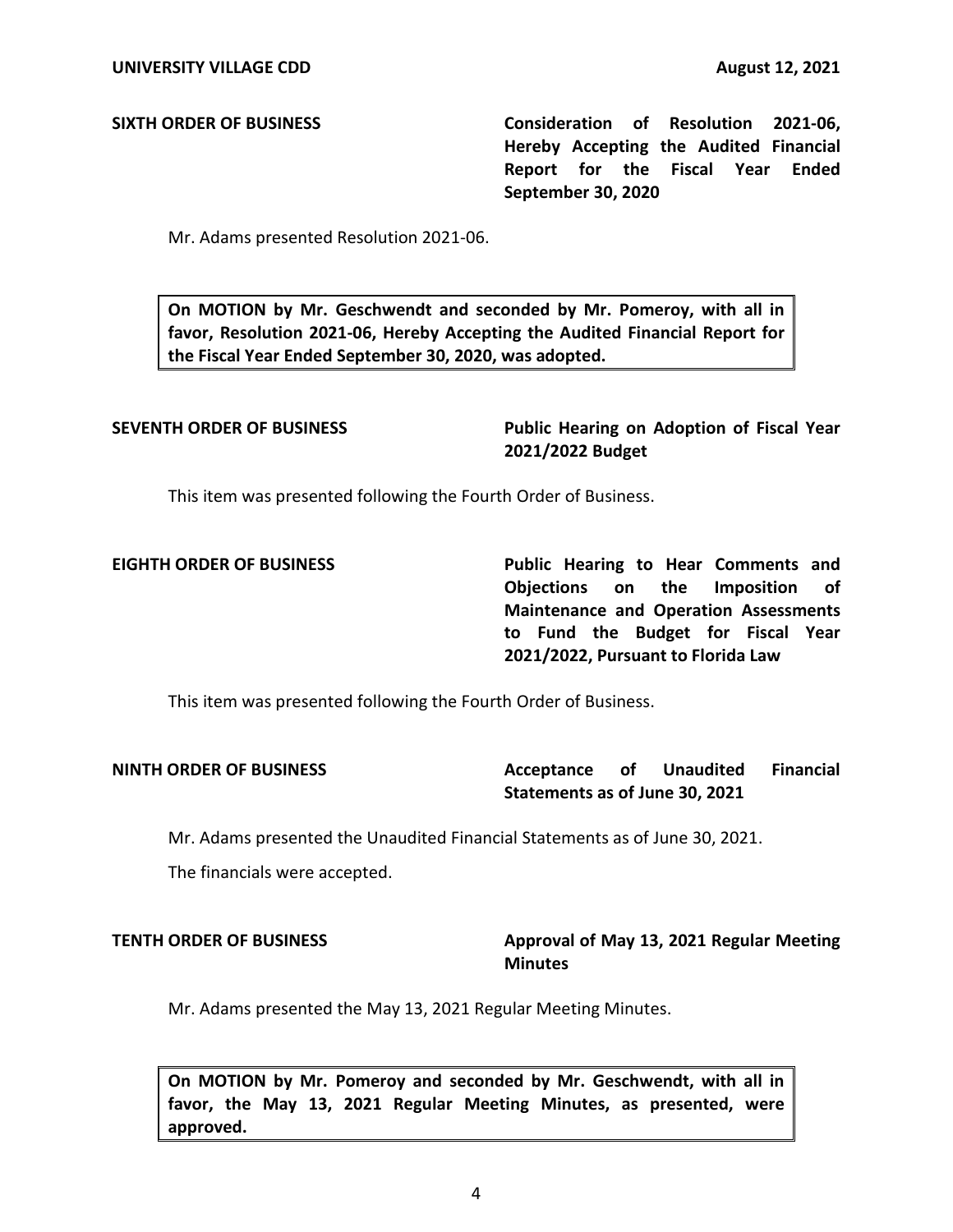### **ELEVENTH ORDER OF BUSINESS STATES STAFF REPORTS**

# **A. District Counsel:** *Coleman Yovanovich Koester*

Mr. Urbancic stated, due to recently passed legislation, the CDD must submit its initial Stormwater Needs Analysis Report by June 30, 2022 and every five years thereafter.

Asked what prompted the new requirement, Mr. Adams stated the State wants to make sure that all local governments are safeguarding against failure and properly planning for the eventual replacement of their stormwater systems. Regarding who would prepare the report, Mr. Adams stated it would primarily be an Engineering function with input from Accounting.

Discussion ensued regarding the costs associated with the Report, the Report format, the Florida Department of Environmental Protection (FDEP), Lee County and financial planning for long-term replacement of the stormwater system.

## **B. District Engineer:** *Hole Montes, Inc.*

There was no report.

## **C. District Manager:** *Wrathell, Hunt and Associates, LLC*

- **NEXT MEETING DATE: May 12, 2022 at 11:30 A.M.** 
	- **QUORUM CHECK**

The next meeting would be held on May 12, 2022.

### **TWELFTH ORDER OF BUSINESS** Supervisors' Requests

There were no Supervisors' requests.

### **THIRTEENTH ORDER OF BUSINESS Public Comments**

There were no public comments.

# **FOURTEENTH ORDER OF BUSINESS Adjournment**

There being no further business to discuss, the meeting adjourned.

 **On MOTION by Mr. Staner and seconded by Mr. Geschwendt, with all in favor, the meeting adjourned at 11:50 a.m.**